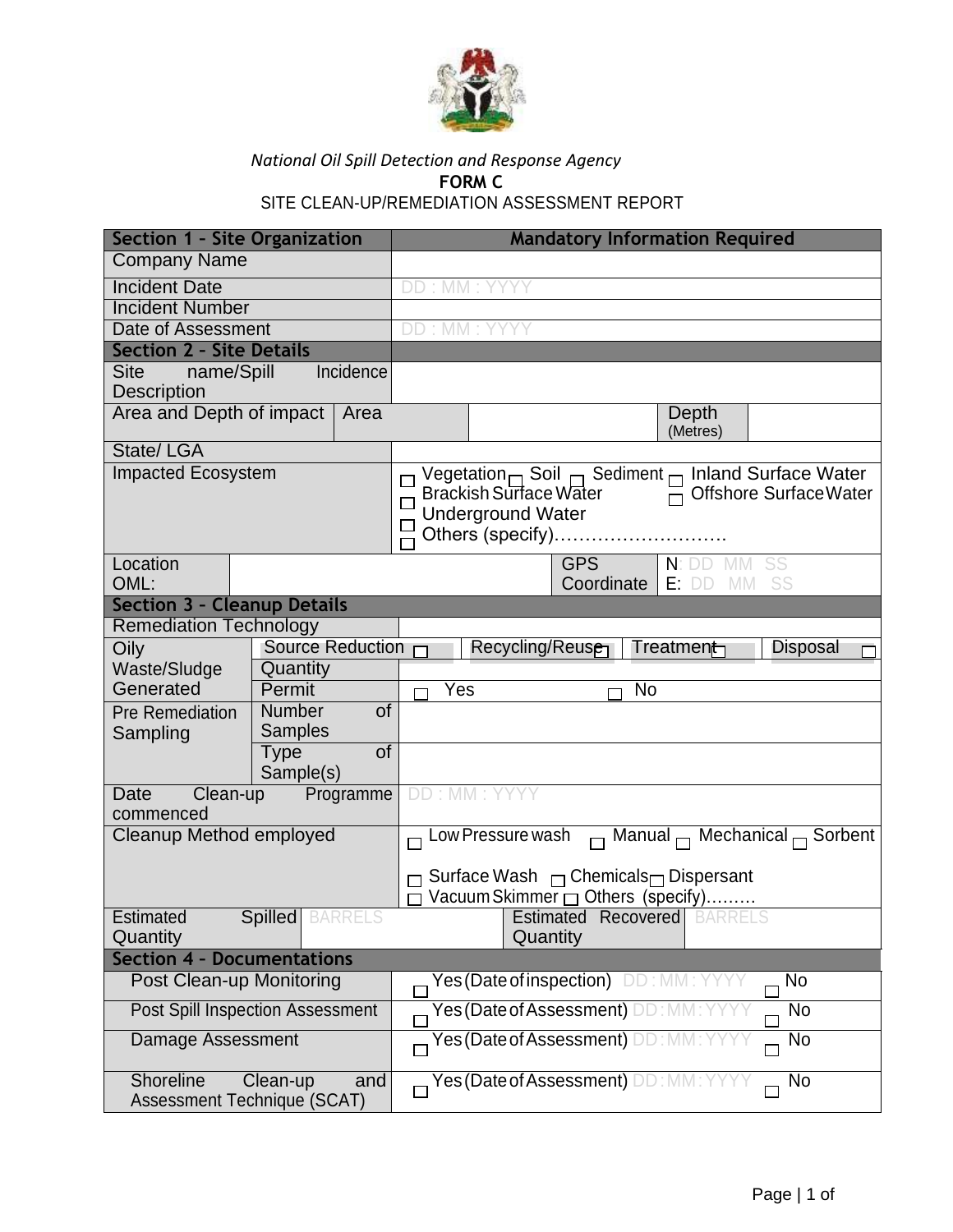| <b>Section 5 - Remediation</b> |        |  |  |
|--------------------------------|--------|--|--|
| Size of Remediated Area        |        |  |  |
|                                |        |  |  |
| Additive(s) Used               |        |  |  |
| <b>Parameter of Concern</b>    | Values |  |  |
| <b>Residual TPH</b>            |        |  |  |
| <b>PAH</b>                     |        |  |  |
| <b>BTEX</b>                    |        |  |  |
| <b>DO</b>                      |        |  |  |
| <b>VOCs</b>                    |        |  |  |
| <b>Air Quality</b>             |        |  |  |
| <b>Microbial Community</b>     |        |  |  |

| <b>Section 6 - Post Remediation Sampling</b> |                            |                                                    |  |  |  |  |
|----------------------------------------------|----------------------------|----------------------------------------------------|--|--|--|--|
| Sampling Details                             | Number of Samples          |                                                    |  |  |  |  |
|                                              |                            |                                                    |  |  |  |  |
|                                              | <b>Type of Samples</b>     |                                                    |  |  |  |  |
|                                              | Parameter of Concern       | Values                                             |  |  |  |  |
|                                              | <b>Residual TPH</b>        |                                                    |  |  |  |  |
|                                              | <b>PAH</b>                 |                                                    |  |  |  |  |
|                                              | <b>BTEX</b>                |                                                    |  |  |  |  |
|                                              | DO                         |                                                    |  |  |  |  |
|                                              | <b>VOCs</b>                |                                                    |  |  |  |  |
|                                              | <b>Air Quality</b>         |                                                    |  |  |  |  |
|                                              | <b>Microbial Community</b> |                                                    |  |  |  |  |
| <b>Section 7 - Settlement</b>                |                            |                                                    |  |  |  |  |
| <b>Decontamination Capacity</b><br>П         |                            | Personnel<br>Equipments<br>Vessel $\Box$<br>$\Box$ |  |  |  |  |

| <b>Section 8 - Settlement</b> |                                                                                        |  |
|-------------------------------|----------------------------------------------------------------------------------------|--|
| <b>Risked factors</b>         | $\P \Box$ Loss of Habitat $\P$ Wildlife $\P \Box$ Fisheries<br>$\Box$ Others (specify) |  |

## **GENERAL REMARK (to include third party comments)**

**……………………………………………………………………………………………………… ……………………………………………………………………………………………………… ……………………………………………………………………………………………………… REPORTING OFFICER**: .............................................................................................................................................................................. **DESIGNATION**: ..............................................................................................................................................................................